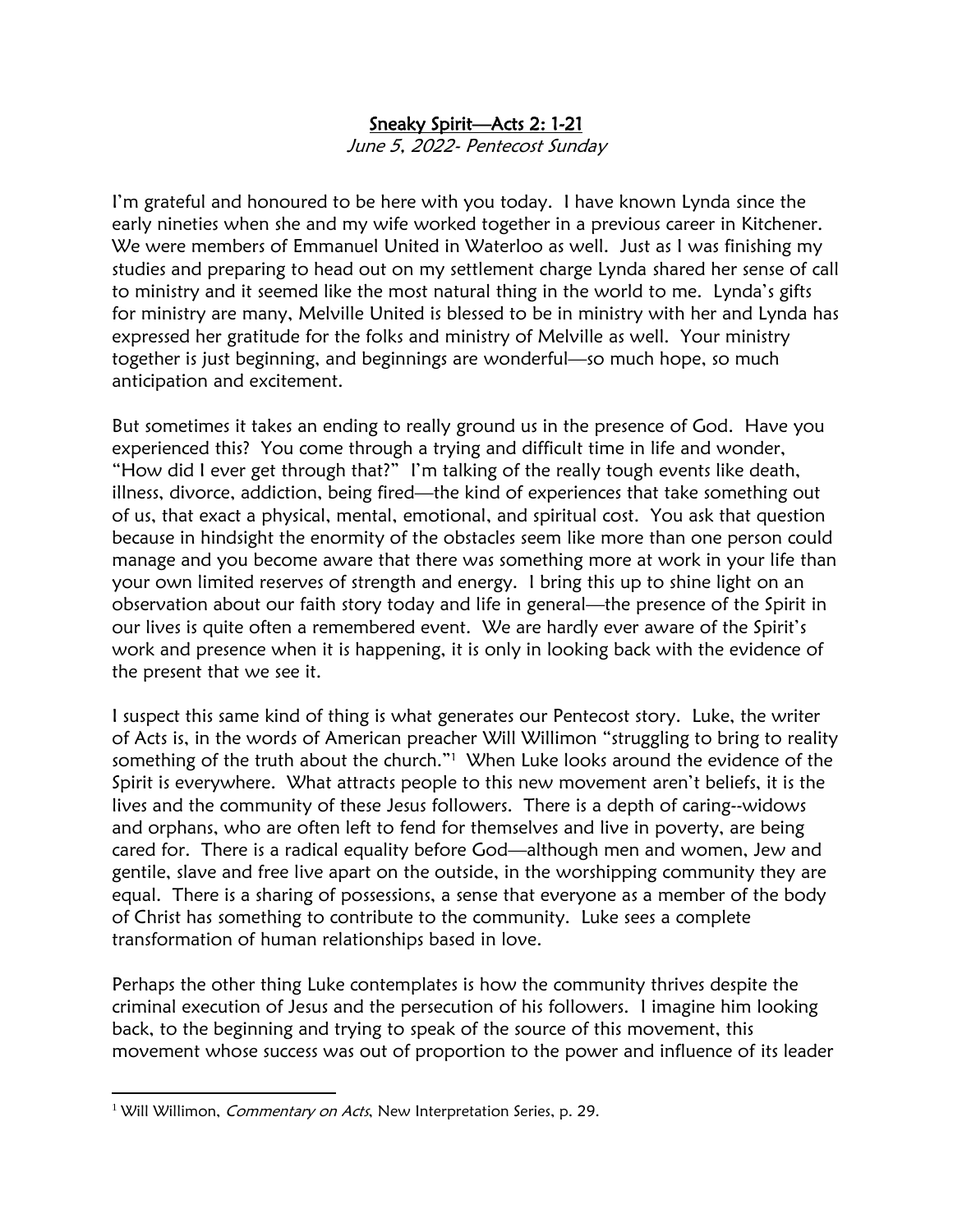and followers. So, Luke writes a story of something strange, beyond imagination, miraculous even, to explain the existence of the early church<sup>2</sup>, a story of the Spirit's power to transform and re-order human relationships in the shape and direction of love.

A story that uses vivid images of wind and fire, of miracles, prophecies fulfilled, things coming loose and breaking open to tell a great and marvelous truth. The coming of God's Spirit, made known in the life of Jesus signals the beginning of something powerful and radically new in the Jewish faith and the Roman empire—a Spirit of love unleashed on the world that changes how people understand and how they relate to the Holy and to each other.

Luke was like us; our receiving of the Spirit is often a remembered event as well. It sneaks up on us, we come to see that something powerful was at work in our lives without us ever even being aware of it. It happens to my old neighbour Jerry. He is in his seventies when I meet him. Jerry is the kind of guy who loves to talk and is always happy to see you. He radiates a quiet contentment about life. It hasn't always been that way. Jerry is a recovering alcoholic going on 30 years at the time. He devotes much of his life to AA and helping recovering addicts. Jerry talks freely to me about his addiction and recovery.

He tells me there is one day in his recovery that particularly stands out for him. It is a February morning, about two years into his recovery. He goes to the window and there is a good foot of snow on the ground, so he puts on his boots and coat and shovels the drive. He comes inside, by this time his wife is up, she makes a pot of coffee and they share a mug each, have breakfast together, and Jerry drives her to work. Doesn't sound like much does it? Except that when Jerry pulls back into his driveway, in that quiet moment between the time he turns off the ignition and just before he reaches for the handle of the door a thought crosses his mind. A thought so shocking in what it reveals that he simply freezes. As the thought sinks in his frozen and rigid posture begins to come loose and break open and he cries tears of joy and gratitude. It is a simple observation that causes all this; in the quiet of the car, he observes that his day is about  $2^{1/2}$  hours old, and he has yet to think about how he is going to sneak a drink. In fact, it is the first time since Jerry was eleven that he hasn't woken up with his first thought being how he is going to get a drink. The joy and the gratitude that flows like rivers from his eyes has its source the humbling realization of something powerful and new transforming his life.

Here is something I see in Jerry's story that reflects what I have learned about the Spirit's presence in my life. The Spirit is always with me, but I'm not always with the Spirit. When I make small, everyday decisions that are rooted in fear, that are life-denying that demonstrate a judgmental attitude towards myself or others I close the door to the Spirit. When I make small, everyday decisions that are rooted in faith and surrender to the Spirit, when I make decisions that are life-affirming, that show compassion towards

<sup>&</sup>lt;sup>2</sup> Will Willimon, *Commentary on Acts*, New Interpretation Series, p. 29.